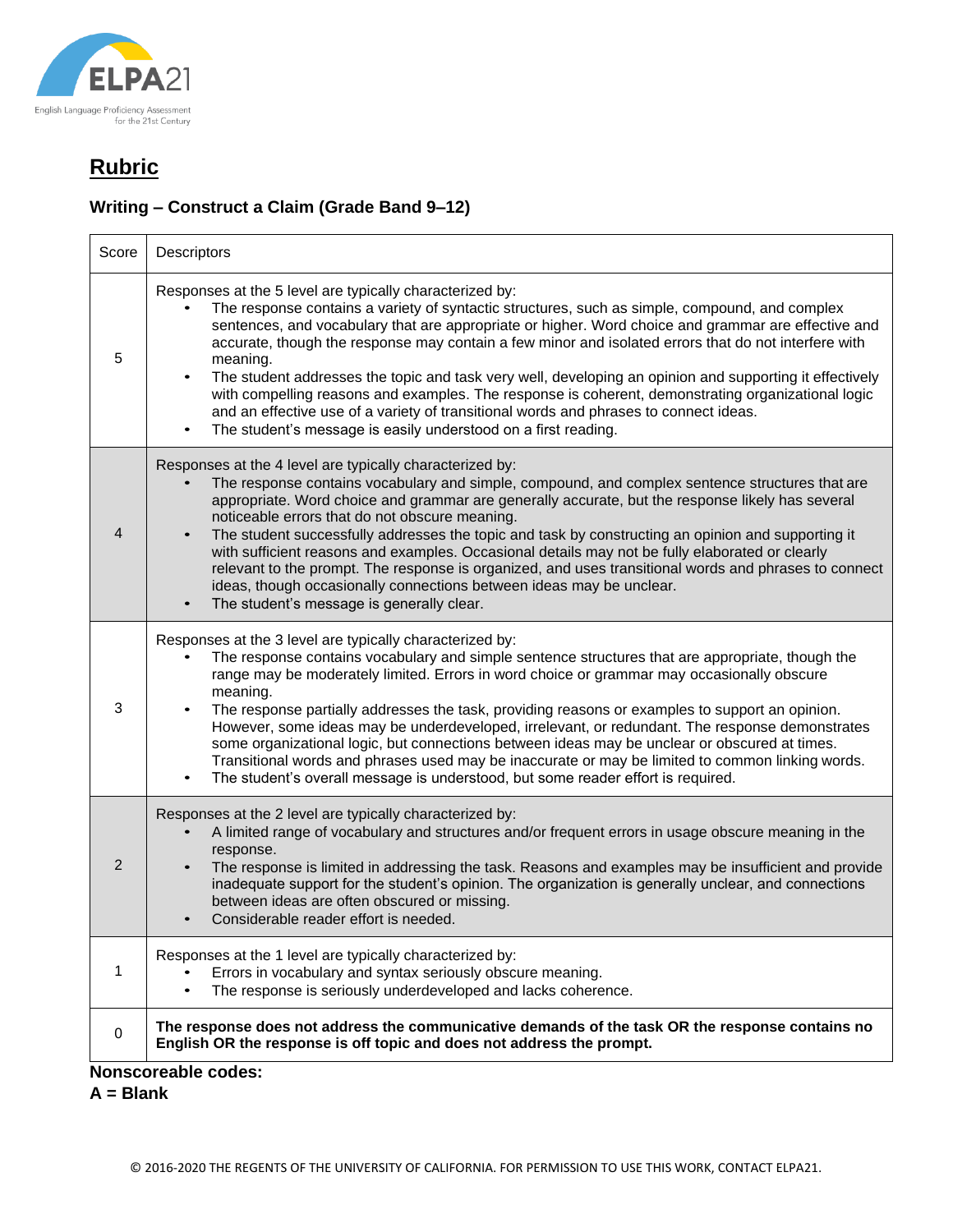

### **Writing – Respond to a Peer Email (Grade Band 9–12)**

| Responses at the 3 level are typically characterized by:<br>The response contains vocabulary and simple, compound, and complex sentence<br>structures that are appropriate. Word choice and grammar are accurate, though the<br>response may contain a few noticeable errors that do not obscure the student's<br>meaning.<br>The student successfully addresses the topic and task by stating an opinion and<br>supporting it effectively with at least TWO sufficient reasons. Organizational logic is<br>clear throughout the response, and transitional words and phrases are used<br>appropriately. |
|----------------------------------------------------------------------------------------------------------------------------------------------------------------------------------------------------------------------------------------------------------------------------------------------------------------------------------------------------------------------------------------------------------------------------------------------------------------------------------------------------------------------------------------------------------------------------------------------------------|
| Responses at the 2 level are typically characterized by:<br>The response contains a narrow range of vocabulary and simple and compound<br>sentence structures that are appropriate. Errors in word choice and grammar may<br>occasionally obscure meaning.<br>The response is partially successful in addressing the topic and task. Reasons<br>supporting the student's opinion may be somewhat developed, occasionally redundant,<br>or unclearly connected to the main idea. Organizational logic and transitional words are<br>used in parts of the response, but some may be missing or obscure.    |
| Responses at the 1 level are typically characterized by:<br>Limitations in vocabulary and sentence structures obscure meaning throughout the<br>response, though the response may contain some content relevant to the stimulus.<br>The response is underdeveloped and reasons are insufficient to support the opinion.<br>Connections among ideas are missing or obscure throughout the response, interfering<br>with meaning.                                                                                                                                                                          |
| The response does not address the communicative demands of the task OR the<br>response contains no English OR the response is off topic and does not address<br>the prompt.<br>Nanceoroghlo codoc:                                                                                                                                                                                                                                                                                                                                                                                                       |
|                                                                                                                                                                                                                                                                                                                                                                                                                                                                                                                                                                                                          |

**Nonscoreable codes:**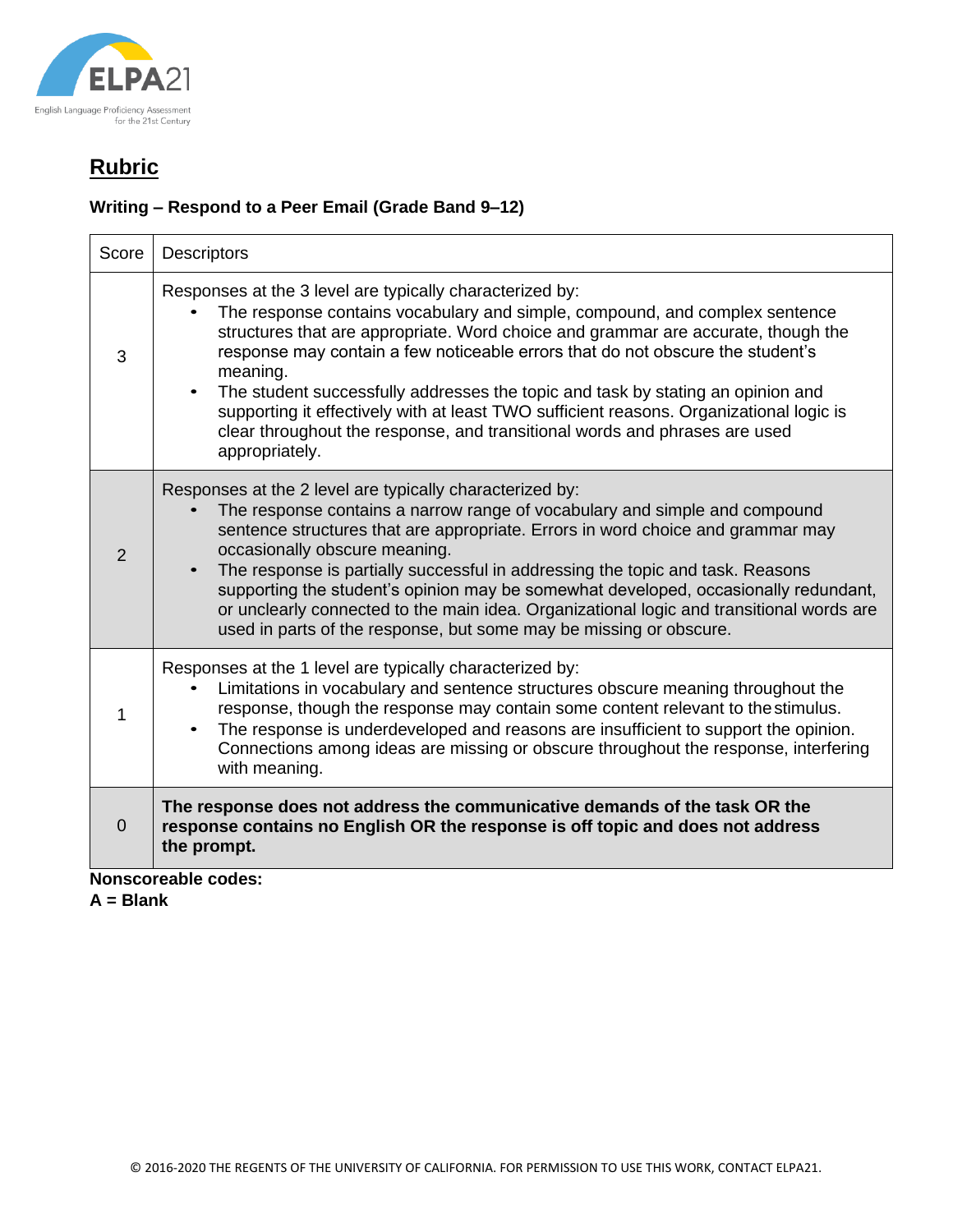

### **Writing – Storyboard (Grade Band 9–12)**

| Score                      | <b>Descriptors</b>                                                                                                                                                                                                                                                                                                                                                                                                                                                                                                                                                                                                                                                                                                                                                                                    |  |
|----------------------------|-------------------------------------------------------------------------------------------------------------------------------------------------------------------------------------------------------------------------------------------------------------------------------------------------------------------------------------------------------------------------------------------------------------------------------------------------------------------------------------------------------------------------------------------------------------------------------------------------------------------------------------------------------------------------------------------------------------------------------------------------------------------------------------------------------|--|
| 5                          | Responses at the 5 level are typically characterized by:<br>The response contains a variety of syntactic structures, such as simple, compound, and complex<br>sentences, and vocabulary that are appropriate and relevant. Word choice and grammar are effective<br>and accurate, though the response may contain a few minor and isolated errors that do not interfere<br>with meaning.<br>The student addresses the topic and task very well by composing a narrative that is coherent and well<br>$\bullet$<br>developed, using relevant information and specific details. The response is well organized, using a<br>variety of transitional words and phrases to connect events and ideas in a logical sequence.<br>The student's message is easily understood on a first reading.               |  |
| 4                          | Responses at the 4 level are typically characterized by:<br>The response contains vocabulary and simple, compound, and complex sentence structures that are<br>appropriate. Word choice and grammar are generally accurate, but the response likely has several<br>noticeable errors that do not obscure meaning.<br>The student successfully addresses the topic and task by composing a narrative that is coherent and<br>developed but occasional details may not be fully elaborated or clearly relevant to the prompt. The<br>response is organized, and uses transitional words and phrases to connect events and ideas in<br>sequence, though occasionally connections between ideas may be unclear.<br>The student's message is generally clear.                                              |  |
| 3                          | Responses at the 3 level are typically characterized by:<br>The response contains vocabulary and simple sentence structures that are appropriate, though the<br>range may be moderately limited. Errors in word choice or grammar may occasionally obscure<br>meaning.<br>The narrative partially addresses the task, using a few pieces of information or details from the<br>stimulus. However, some details may be underdeveloped, irrelevant, or missing from the response.<br>The response demonstrates some organizational logic, but connections between ideas may be<br>unclear or obscured at times. Transitional words and phrases used may be inaccurate or may be<br>limited to common linking words.<br>The student's overall message is understood, but some reader effort is required. |  |
| 2                          | Responses at the 2 level are typically characterized by:<br>A limited range of vocabulary and structures and/or frequent errors in usage obscure meaning in the<br>response.<br>The narrative is limited in response to the task. Development may be limited to the most basic<br>$\bullet$<br>information, and details are irrelevant or missing. The organization is generally unclear, and<br>connections between ideas are often obscured or missing.<br>Considerable reader effort is needed.                                                                                                                                                                                                                                                                                                    |  |
| 1                          | Responses at the 1 level are typically characterized by:<br>Errors in vocabulary and syntax seriously obscure meaning.<br>The narrative is seriously underdeveloped and lacks coherence.<br>$\bullet$                                                                                                                                                                                                                                                                                                                                                                                                                                                                                                                                                                                                 |  |
| $\mathbf 0$                | The response does not address the communicative demands of the task OR the response contains no<br>English OR the response is off topic and does not address the prompt.                                                                                                                                                                                                                                                                                                                                                                                                                                                                                                                                                                                                                              |  |
| <b>Nonscoreable codes:</b> |                                                                                                                                                                                                                                                                                                                                                                                                                                                                                                                                                                                                                                                                                                                                                                                                       |  |